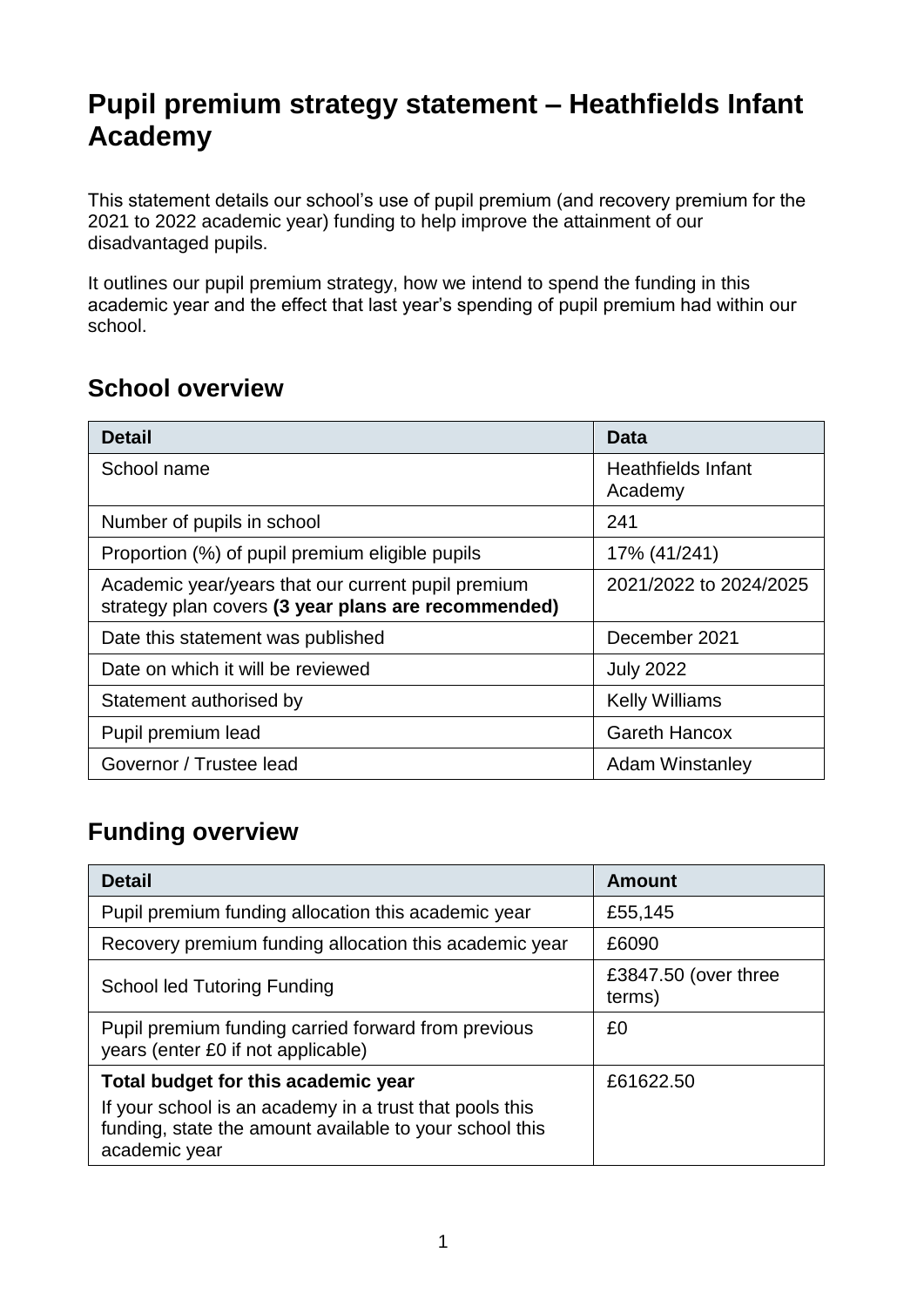# **Part A: Pupil premium strategy plan**

### **Statement of intent**

At Heathfields Infant Academy we want all of our children, regardless of their background or circumstances, to enjoy their time at our school, make good progress and achieve in all subjects. This is the focus of our Pupil Premium Strategy – to support disadvantaged children in achieving this goal.

Our belief is for every child to have the opportunity to experience a rich, holistic curriculum, gaining a well-rounded education that is enhanced by enrichment opportunities and memorable moments that excite and encourage lifelong learning.

- Our ethos is inclusivity and the curriculum reflects this, this is underpinned with a focus on developing positive emotional health and well-being for all of our children – equipping children with the emotional skills for them to access the curriculum.
- Rich CPD for staff is identified and implemented to ensure that quality first teaching is available to all children.
- Rigorous procedures are in place to ensure that progress is carefully tracked and therefore support can be implemented effectively.
- Our approach will be rooted in robust diagnostic assessment, not assumptions about the impact of disadvantage.
- We want all staff to take responsibility for disadvantaged children's outcomes and raise expectations of what they can achieve, ensuring they are challenged in their work.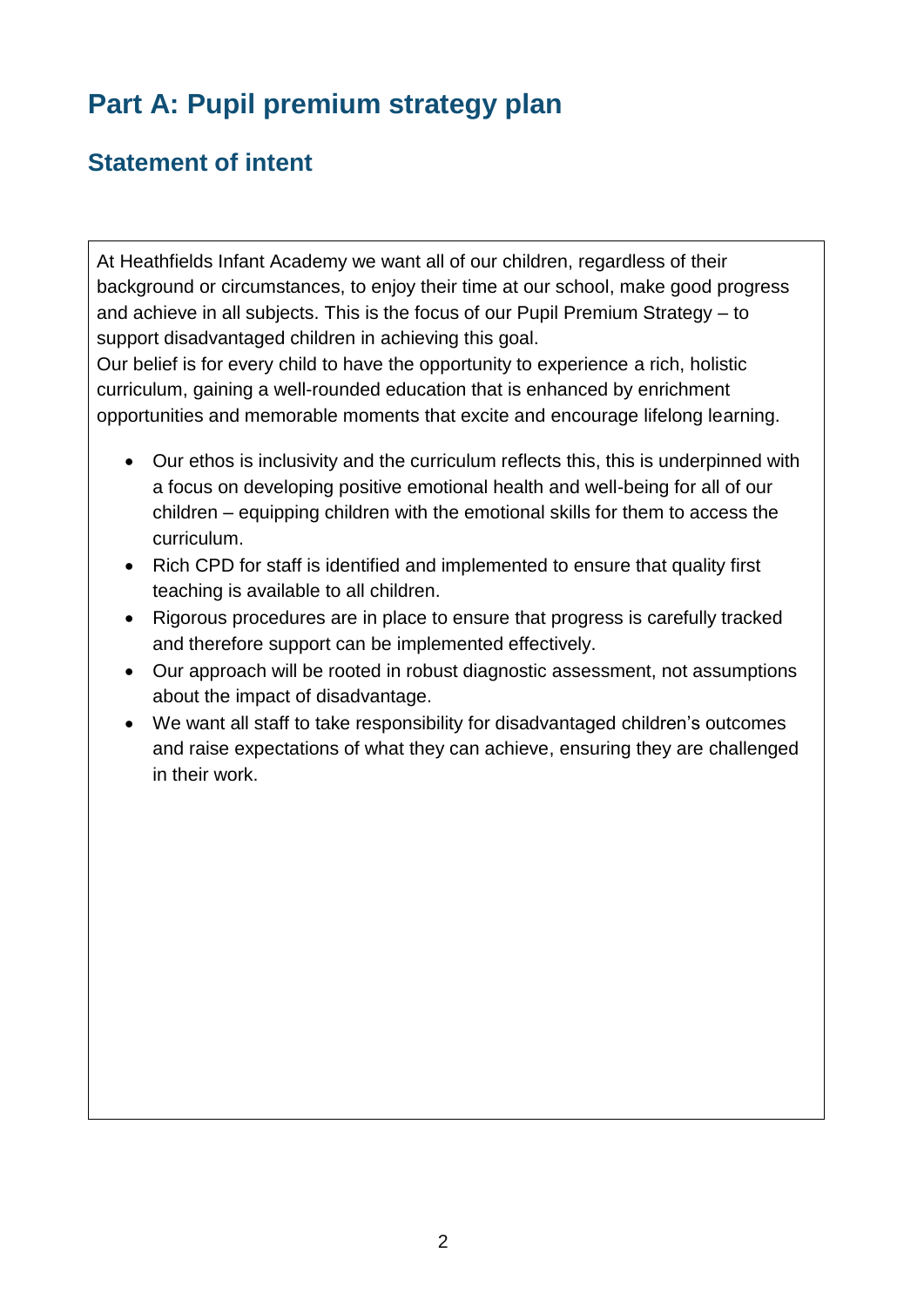### **Challenges**

This details the key challenges to achievement that we have identified among our disadvantaged pupils.

| <b>Challenge</b><br>number |                                                                                                                                                                                                                                                         | <b>Detail of challenge</b>              |        |                                                   |        |  |
|----------------------------|---------------------------------------------------------------------------------------------------------------------------------------------------------------------------------------------------------------------------------------------------------|-----------------------------------------|--------|---------------------------------------------------|--------|--|
| 1                          | Internal and external assessments indicate that attainment among<br>disadvantaged pupils is below that of non-disadvantaged pupils. Data in table<br>is from end of KS1 assessments 2021.                                                               |                                         |        |                                                   |        |  |
|                            |                                                                                                                                                                                                                                                         | Percentage of children<br>achieving ARE |        | Percentage of children<br>achieving Greater Depth |        |  |
|                            |                                                                                                                                                                                                                                                         | <b>PP</b>                               | Non PP | <b>PP</b>                                         | Non PP |  |
|                            | Reading                                                                                                                                                                                                                                                 | 35                                      | 71     | 5                                                 | 28     |  |
|                            | Writing                                                                                                                                                                                                                                                 | 20                                      | 58     | 0                                                 | 13     |  |
|                            | Maths                                                                                                                                                                                                                                                   | 35                                      | 69     | $\mathbf 0$                                       | 18     |  |
| $\overline{2}$             | Not all disadvantaged children have positive life experiences out of school.<br>Financial difficulties may be encountered by some families, resulting in limited<br>access to some learning activities (e.g. educational visits and residential stays). |                                         |        |                                                   |        |  |
| 3                          | Data from parent/teacher consultations and parent questionnaires indicates<br>that not all parents from children of disadvantaged backgrounds are engaged<br>with the school and their child's learning.                                                |                                         |        |                                                   |        |  |
| $\overline{4}$             | Our attendance data for 2020-21 indicates that attendance from disadvantaged<br>children is 5.7% lower than non-disadvantaged pupils. (89.2%: 94.9%)                                                                                                    |                                         |        |                                                   |        |  |
|                            | During the academic year 2020-21 6% of pupils were persistent absentees. Of<br>these children, 69% were disadvantaged.                                                                                                                                  |                                         |        |                                                   |        |  |
|                            | Internal assessments and observations demonstrate that absenteeism is<br>negatively impacting upon disadvantaged pupils' progress.                                                                                                                      |                                         |        |                                                   |        |  |

#### **Intended outcomes**

This explains the outcomes we are aiming for **by the end of our current strategy plan**, and how we will measure whether they have been achieved.

| <b>Intended outcome</b>                                                                          | <b>Success criteria</b>                                                                                                                                                                                                                                                                                    |
|--------------------------------------------------------------------------------------------------|------------------------------------------------------------------------------------------------------------------------------------------------------------------------------------------------------------------------------------------------------------------------------------------------------------|
| Challenge 1                                                                                      | Ensure that all pupils achieve quality first teaching:                                                                                                                                                                                                                                                     |
| Improved progress and<br>attainment in maths,<br>reading and writing in<br>disadvantaged pupils. | • CPD on school priorities.<br>Coaching programme – including ECT teachers and<br>$\bullet$<br>middle leaders.<br>• There is a consistent approach to improving the<br>learning provision.<br>All teachers know how to analyse class data and un-<br>$\bullet$<br>derstand how to prioritise intervention. |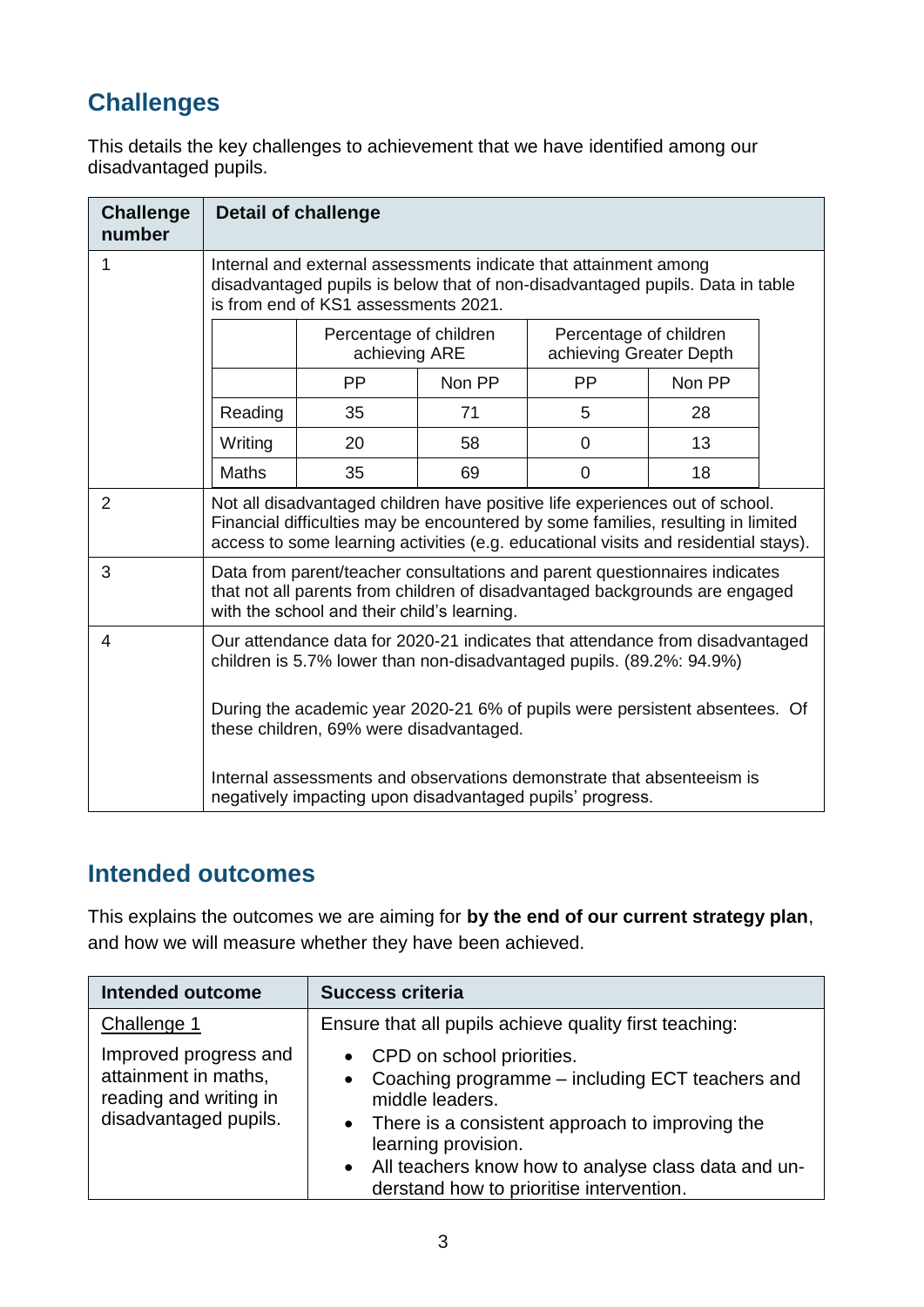|                                                                                                                                   | All teachers know the disadvantaged children, their<br>attainment and progress within the context of the<br>class and the cohort.<br>All teachers understand the importance of progress<br>$\bullet$<br>in the context of the disadvantaged pupils.<br>Vulnerable groups and their needs/outcomes are a<br>$\bullet$<br>whole school performance management target.<br>Leaders consistently model a 'no excuses' culture<br>$\bullet$<br>where barriers are quickly addressed.<br>Target setting avoids stereo-typing.<br>$\bullet$<br>Staff demonstrate the same high expectations for all.<br>$\bullet$<br>Children are identified, including PP children who will<br>$\bullet$<br>benefit from attending additional tutor sessions.<br>All adults linked to the child's learning are fully aware<br>$\bullet$<br>of their needs, targets and the planning for the fol-<br>lowing week.<br>Interventions are planned with realistic and achieva-<br>$\bullet$<br>ble goals, therefore promoting progress. |
|-----------------------------------------------------------------------------------------------------------------------------------|-------------------------------------------------------------------------------------------------------------------------------------------------------------------------------------------------------------------------------------------------------------------------------------------------------------------------------------------------------------------------------------------------------------------------------------------------------------------------------------------------------------------------------------------------------------------------------------------------------------------------------------------------------------------------------------------------------------------------------------------------------------------------------------------------------------------------------------------------------------------------------------------------------------------------------------------------------------------------------------------------------------|
| Improved phonics<br>attainment for<br>disadvantaged pupils at<br>the end of Year 1.                                               | Year 1 phonics outcomes in 2022 (current year one cohort)<br>show that the % gap between disadvantaged pupils<br>meeting the expected standard and non-disadvantaged<br>pupils is less than 10%.<br>Year 1 phonics outcomes in 2023 (current Reception<br>cohort) show that the gap between the disadvantaged<br>pupils meeting the expected standard and non-<br>disadvantaged pupils is in-line with national standards.                                                                                                                                                                                                                                                                                                                                                                                                                                                                                                                                                                                  |
| Improved reading<br>attainment among<br>disadvantaged pupils.                                                                     | KS1 reading outcomes in 2024/25 (current Reception<br>cohort) show that the % gap between disadvantaged pupils<br>meeting the expected standard and non-disadvantaged<br>pupils is less than 15%.                                                                                                                                                                                                                                                                                                                                                                                                                                                                                                                                                                                                                                                                                                                                                                                                           |
| Improved maths<br>attainment for<br>disadvantaged pupils at<br>the end of KS2.                                                    | KS1 writing outcomes in 2024/25 (current Reception<br>cohort) show that the % gap between disadvantaged pupils<br>meeting the expected standard and non-disadvantaged<br>pupils is less than 10%.                                                                                                                                                                                                                                                                                                                                                                                                                                                                                                                                                                                                                                                                                                                                                                                                           |
| Challenge 2                                                                                                                       | Our curriculum is fully inclusive, with all children<br>$\bullet$<br>accessing all curriculum experiences.                                                                                                                                                                                                                                                                                                                                                                                                                                                                                                                                                                                                                                                                                                                                                                                                                                                                                                  |
| All children are able to<br>access the full<br>$curricular - including$<br>learning experiences<br>such as educational<br>visits. | Priority places at extra-curricular clubs and sports<br>٠<br>team opportunities are offered to disadvantaged<br>pupils<br>The school provides funding towards visitors and<br>$\bullet$                                                                                                                                                                                                                                                                                                                                                                                                                                                                                                                                                                                                                                                                                                                                                                                                                     |
| Challenge 3                                                                                                                       | educational experiences/visits.<br>Regular positive contact with parents.<br>$\bullet$                                                                                                                                                                                                                                                                                                                                                                                                                                                                                                                                                                                                                                                                                                                                                                                                                                                                                                                      |
|                                                                                                                                   |                                                                                                                                                                                                                                                                                                                                                                                                                                                                                                                                                                                                                                                                                                                                                                                                                                                                                                                                                                                                             |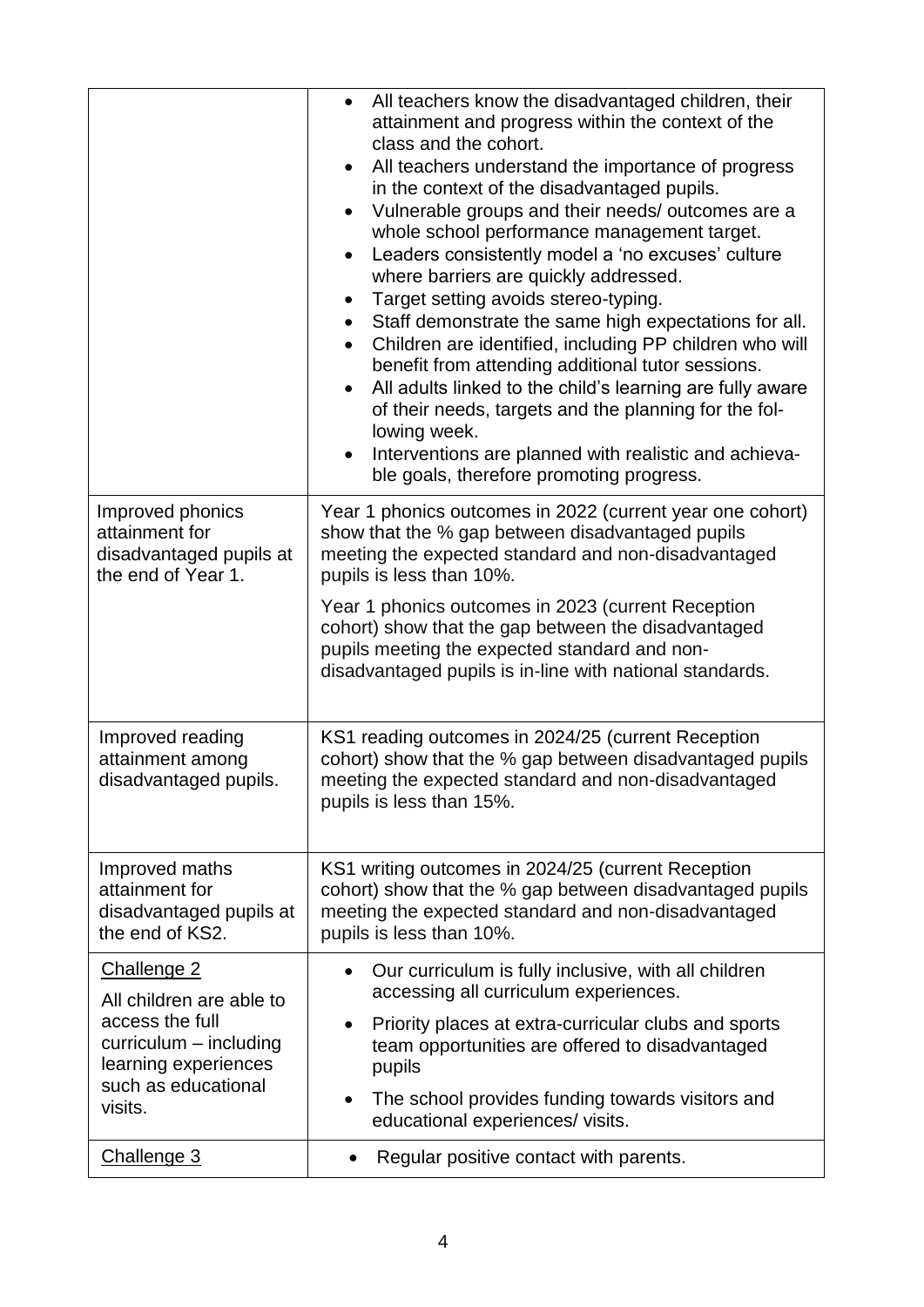| • Use of social media platforms to celebrate children's<br>learning and also to highlight experiences available<br>to the children on a daily basis.                                                                                                                                                                                                      |
|-----------------------------------------------------------------------------------------------------------------------------------------------------------------------------------------------------------------------------------------------------------------------------------------------------------------------------------------------------------|
| Ensuring parents of Pupil Premium children are able<br>to attend parents' evening (physical/virtual)                                                                                                                                                                                                                                                      |
| Ensuring parents of Pupil Premium children are<br>targeted for any parent workshops that are put on at<br>school.                                                                                                                                                                                                                                         |
| Sharing good behaviour and successes with parents<br>through 'Marvellous Me'.                                                                                                                                                                                                                                                                             |
| Effective staff communication throughout the year<br>(transition to next class), regarding any difficulties<br>surrounding Pupil Premium families, with sensitivity<br>and GDP policy adhered to at all times.                                                                                                                                            |
| If school closures occur we will ensure parents have<br>access of devices to communicate with school.                                                                                                                                                                                                                                                     |
| Sustained high attendance from 2024/25 demonstrated by:                                                                                                                                                                                                                                                                                                   |
| the overall absence rate for all pupils being no more<br>than 3%, and the attendance gap between disadvan-<br>taged pupils and their non-disadvantaged peers being<br>reduced by 2%.<br>the percentage of all pupils who are persistently absent<br>being below 8% and the figure among disadvantaged<br>pupils being no less than 10% below their peers. |
|                                                                                                                                                                                                                                                                                                                                                           |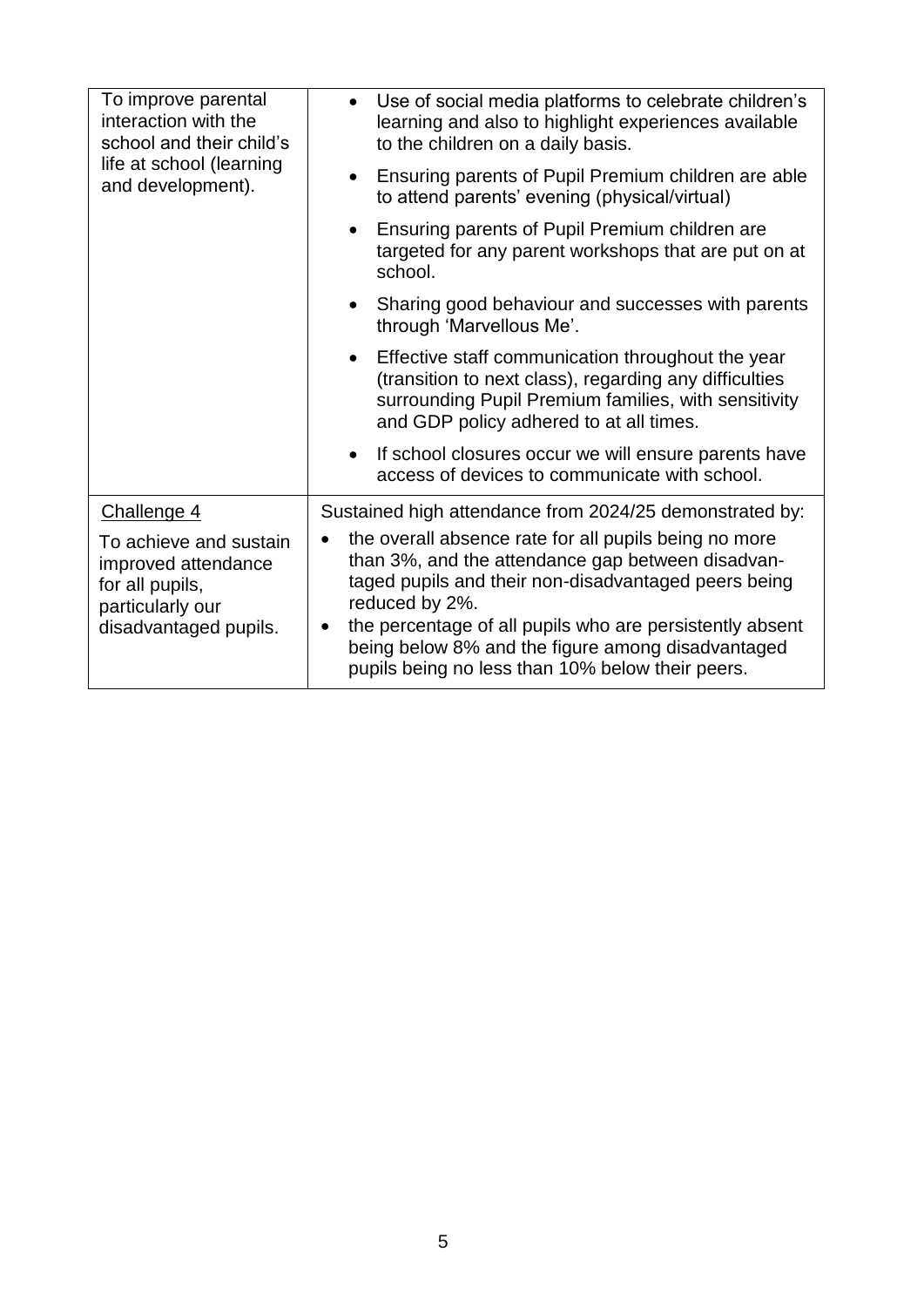### **Activity in this academic year**

This details how we intend to spend our pupil premium (and recovery premium funding) **this academic year** to address the challenges listed above.

### **Teaching (for example, CPD, recruitment and retention)**

Budgeted cost: £35,000.50

| <b>Activity</b>                                                                                                                                                                                                                                                                | <b>Evidence that supports this</b><br>approach                                                                                                                                                                                                                                                                                         | <b>Challenge</b><br>number(s)<br>addressed |
|--------------------------------------------------------------------------------------------------------------------------------------------------------------------------------------------------------------------------------------------------------------------------------|----------------------------------------------------------------------------------------------------------------------------------------------------------------------------------------------------------------------------------------------------------------------------------------------------------------------------------------|--------------------------------------------|
| Staff CPD in order to<br>increase the use of key<br>vocabulary and application<br>of writing skills. Support<br>staff to develop breadth and<br>depth of vocabulary.<br>CPD on school<br>priorities.<br>Coaching programme.<br>$\bullet$<br><b>Expertise across the Trust.</b> | High quality teaching improves pupil<br>outcomes and effective professional<br>development offers a crucial tool to<br>develop teaching quality and enhance<br>children's outcomes in the classroom.<br>https://educationendowmentfoundation.o<br>rg.uk/education-evidence/guidance-<br>reports/effective-professional-<br>development | 1                                          |
| Staff know and understand<br>their pupils and their<br>influences. Where children<br>are not making sufficient<br>process from their starting<br>points, they are swiftly<br>identified and addressed<br>through appropriate and<br>targeted intervention.                     | Knowing your children well will have a<br>positive impact on classroom behaviour<br>and outcomes.<br>https://educationendowmentfoundation.o<br>rg.uk/education-evidence/guidance-<br>reports/behaviour<br>https://assets.publishing.service.gov.uk/go<br>vernment/uploads/system/uploads/attach                                        | 1, 3                                       |
| Vulnerable groups and their<br>needs/outcomes are a<br>whole school performance<br>management target (all<br>teachers know how to<br>analyse data and to<br>prioritise intervention).<br>Whole school training on<br>use of FFT to analyse data<br>and set targets.            | ment data/file/473974/DFE-<br>RR411 Supporting the attainment of dis<br>advantaged pupils.pdf                                                                                                                                                                                                                                          |                                            |
| All teachers know the<br>disadvantaged children in<br>their class and their                                                                                                                                                                                                    |                                                                                                                                                                                                                                                                                                                                        |                                            |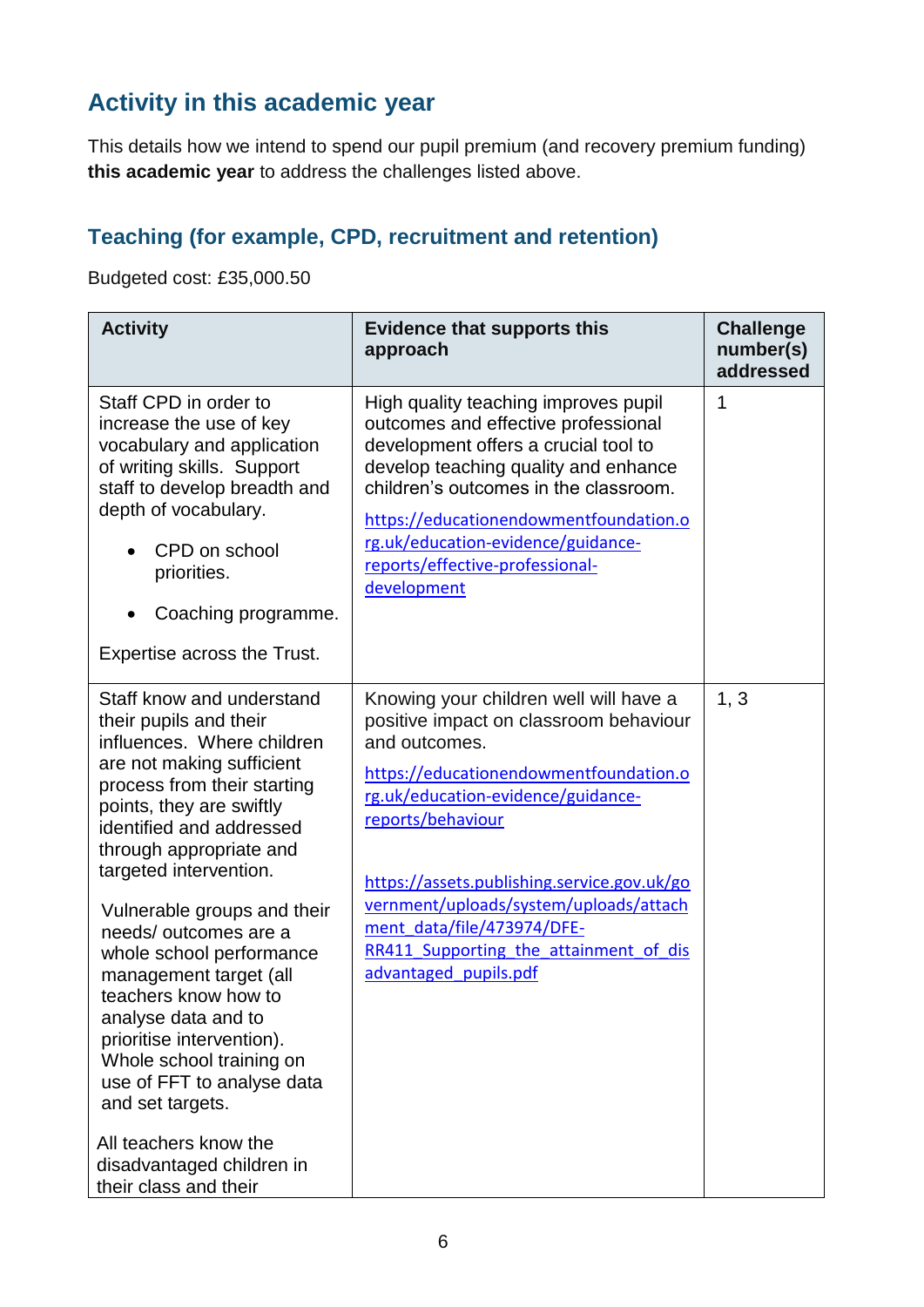| attainment and progress<br>within the context of the<br>class and the year group.<br>All teachers understand the                                                           |                                                                                                                                                                                              |            |
|----------------------------------------------------------------------------------------------------------------------------------------------------------------------------|----------------------------------------------------------------------------------------------------------------------------------------------------------------------------------------------|------------|
| importance of progress in the<br>context of disadvantaged<br>pupils.                                                                                                       |                                                                                                                                                                                              |            |
| All adults linked to the child's<br>learning are fully aware of<br>their needs, targets and<br>planning for the following<br>week.                                         |                                                                                                                                                                                              |            |
| Interventions are planned<br>with realistic and achievable<br>goals, therefore promoting<br>progress.                                                                      |                                                                                                                                                                                              |            |
| <b>Transition activities are</b><br>carefully planned to ensure<br>that historic information is<br>shared with future class<br>teacher/support staff.                      | Positive culture permeates the setting<br>in all areas.<br>https://educationendowmentfoundation.o<br>rg.uk/guidance-for-teachers/leadership                                                  | 1, 2, 3, 4 |
| Leadership have developed<br>an environment where<br>expectations are the same<br>for all and a no excuses<br>culture is fostered. Target<br>setting avoids stereo-typing. |                                                                                                                                                                                              |            |
| Purchase of additional<br>resources/equipment to<br>support teaching and<br>learning.                                                                                      | Resources that are fit for purpose<br>benefit access to learning for all<br>children.<br>https://educationendowmentfoundation.<br>org.uk/education-evidence/guidance-<br>reports/early-maths | 1, 2, 4    |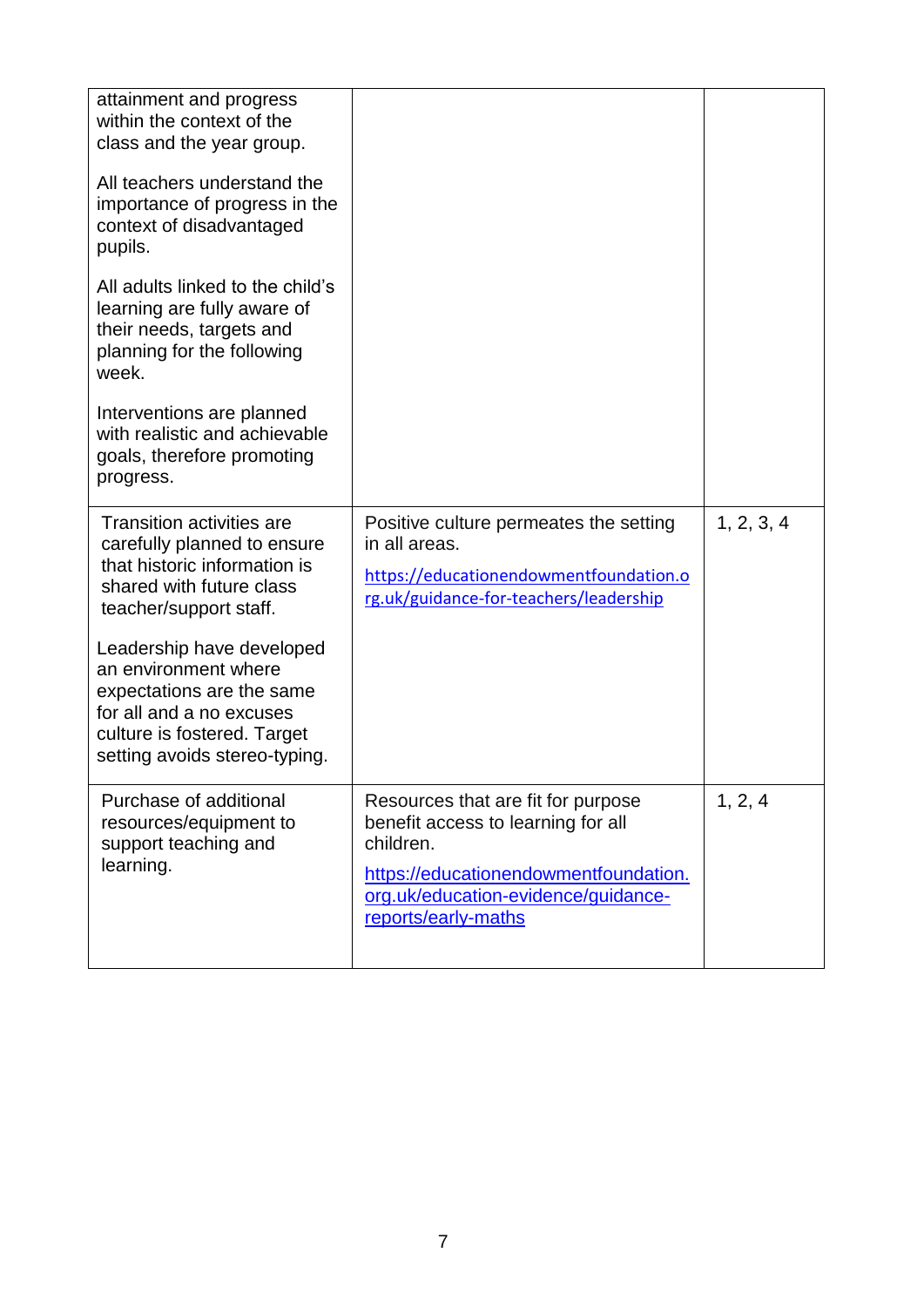#### **Targeted academic support (for example, tutoring, one-to-one support structured interventions)**

Budgeted cost: **£15,000**

| <b>Activity</b>                                                                                                                                                                                                                                                                                                                                       | Evidence that supports this approach                                                                                                                                                                                                                                                                                                                          | <b>Challenge</b><br>number(s)<br>addressed |
|-------------------------------------------------------------------------------------------------------------------------------------------------------------------------------------------------------------------------------------------------------------------------------------------------------------------------------------------------------|---------------------------------------------------------------------------------------------------------------------------------------------------------------------------------------------------------------------------------------------------------------------------------------------------------------------------------------------------------------|--------------------------------------------|
| Engaging with the White<br>Rose Maths intervention<br>to provide a blend of<br>tuition, mentoring and<br>school-led tutoring for<br>pupils whose education<br>has been most impacted<br>by the pandemic. A<br>significant proportion of<br>the pupils who receive<br>tutoring will be<br>disadvantaged, including<br>those who are high<br>attainers. | Tuition targeted at specific needs and<br>knowledge gaps can be an effective<br>method to support low attaining pupils or<br>those falling behind, both one-to-one:<br>One to one tuition   EEF (educationendow-<br>mentfoundation.org.uk)<br>And in small groups:<br><b>Small group tuition   Toolkit Strand   Educa-</b><br>tion Endowment Foundation   EEF | 1                                          |

### **Wider strategies (for example, related to attendance, behaviour, wellbeing)**

Budgeted cost: **£11,022**

| <b>Activity</b>                                                                                                                                                                                                                                                        | <b>Evidence that supports this</b><br>approach                                                                                                                                                                                                         | <b>Challenge</b><br>number(s)<br>addressed |
|------------------------------------------------------------------------------------------------------------------------------------------------------------------------------------------------------------------------------------------------------------------------|--------------------------------------------------------------------------------------------------------------------------------------------------------------------------------------------------------------------------------------------------------|--------------------------------------------|
| Whole staff training on behaviour<br>management with the aim of<br>developing our school ethos and<br>improving behaviour across school.<br>Purchase of 'Marvellous Me'<br>software to support staff and<br>parental engagement with pupils<br>behaviour and learning. | Both targeted interventions and<br>universal approaches can have<br>positive overall effects:<br><b>Behaviour interventions   EEF</b><br>(educationendowmentfoundatio<br>n.org.uk)<br><b>Metacognition and Self</b><br><b>Regulated learning (EEF)</b> | 3                                          |
| Embedding principles of good<br>practice set out in the DfE's<br><b>Improving School Attendance</b><br>advice.                                                                                                                                                         | The DfE guidance has been<br>informed by engagement with<br>schools that have significantly                                                                                                                                                            | 4                                          |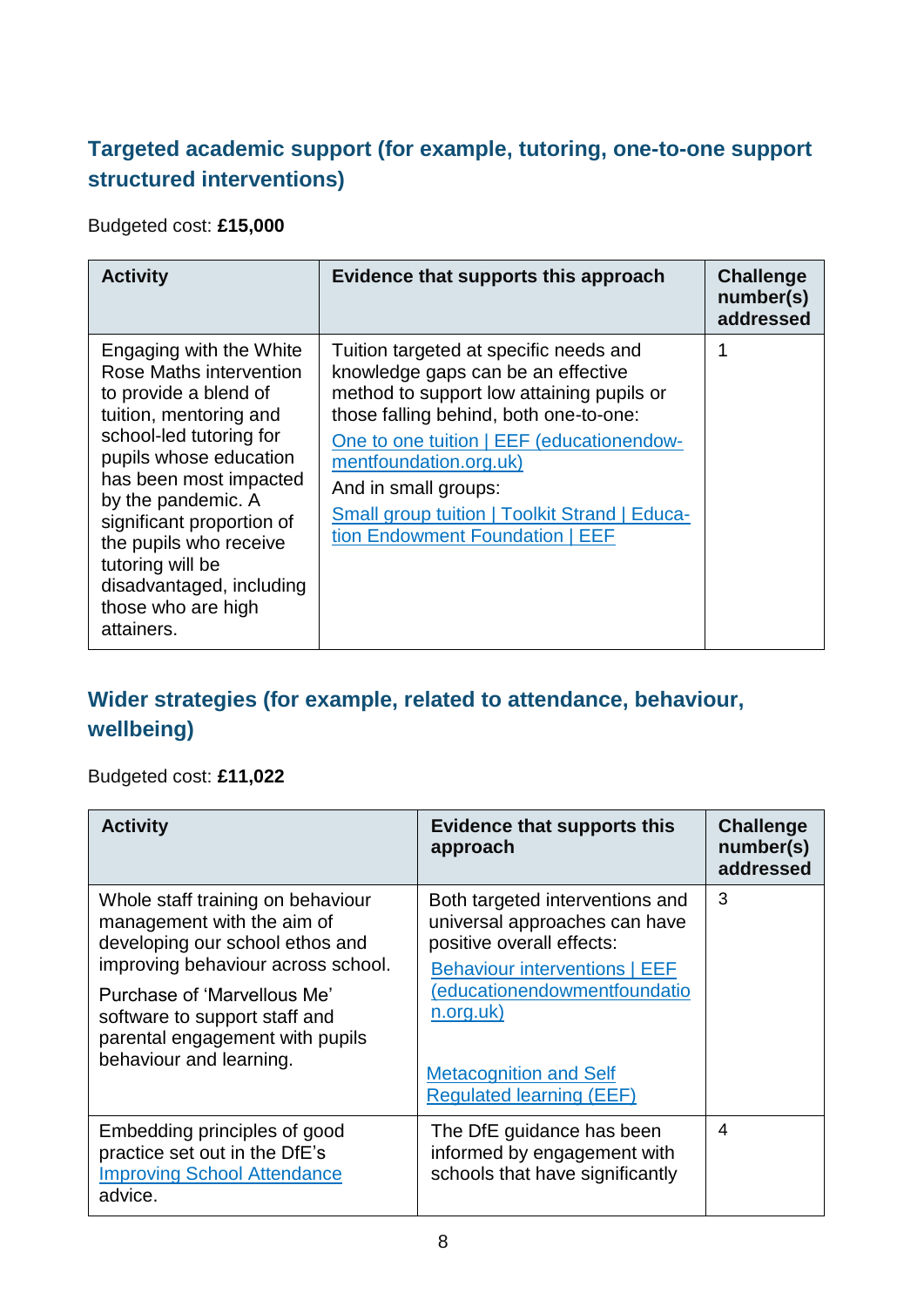| This will involve training and release<br>time for staff to develop and<br>implement new procedures and<br>appointing attendance/support<br>officers to improve attendance. Strict<br>adherence to attendance policy and<br>support for vulnerable families<br>through invitation to EHA. | reduced levels of absence and<br>persistent absence<br>https://www.gov.uk/government<br>/news/new-measures-to-<br>reduce-pupil-absence                                                                                                                                                                                                                                                                                                                               |         |
|-------------------------------------------------------------------------------------------------------------------------------------------------------------------------------------------------------------------------------------------------------------------------------------------|----------------------------------------------------------------------------------------------------------------------------------------------------------------------------------------------------------------------------------------------------------------------------------------------------------------------------------------------------------------------------------------------------------------------------------------------------------------------|---------|
| Deprivation fund - eg.match-funding<br>towards funding of educational visits,<br>support towards purchase of school<br>uniform.                                                                                                                                                           | Based on our experiences and<br>those of similar schools to ours,<br>we have identified a need to set<br>a small amount of funding aside<br>to respond quickly to additional<br>needs.<br>https://educationendowmentfou<br>ndation.org.uk/education-<br>evidence/evidence-                                                                                                                                                                                           | 1,2,3,4 |
| Part time Family Liaison Officer to<br>support vulnerable families with at-<br>tendance and acute needs.<br>Training of member of Staff to be<br><b>Mental Health Lead.</b><br>Training of additional support staff in<br>emotion coaching.                                               | reviews/parental-engagement<br>Children have access to<br>support to enable them to<br>positively develop their health<br>and wellbeing.<br>In times of need there is always<br>someone to talk to regarding<br>the child and their emotional<br>wellbeing. This support is also<br>available to parents and<br>struggling families<br>https://dera.ioe.ac.uk/12136/1/d<br>ownload%3Fid=156367&filena<br>me=how-to-involve-hard-to-<br>reach-parents-full-report.pdf | 2,3,4   |
| Organising parent support work-<br>shops e.g cooking on a budget,<br>budgeting for families and supporting<br>children with their learning                                                                                                                                                | Parents have access to<br>parental support sessions (this<br>is viewed as a whole school<br>approach to developing good<br>relationships - with the<br>improvement of children's<br>learning as a clear and<br>consistent goal.<br>https://assets.publishing.service<br>.gov.uk/government/uploads/sy<br>stem/uploads/attachment_data/<br>file/182508/DFE-RR156.pdf<br>https://educationendowmentfoun<br>dation.org.uk/education-                                    | 2,3,4   |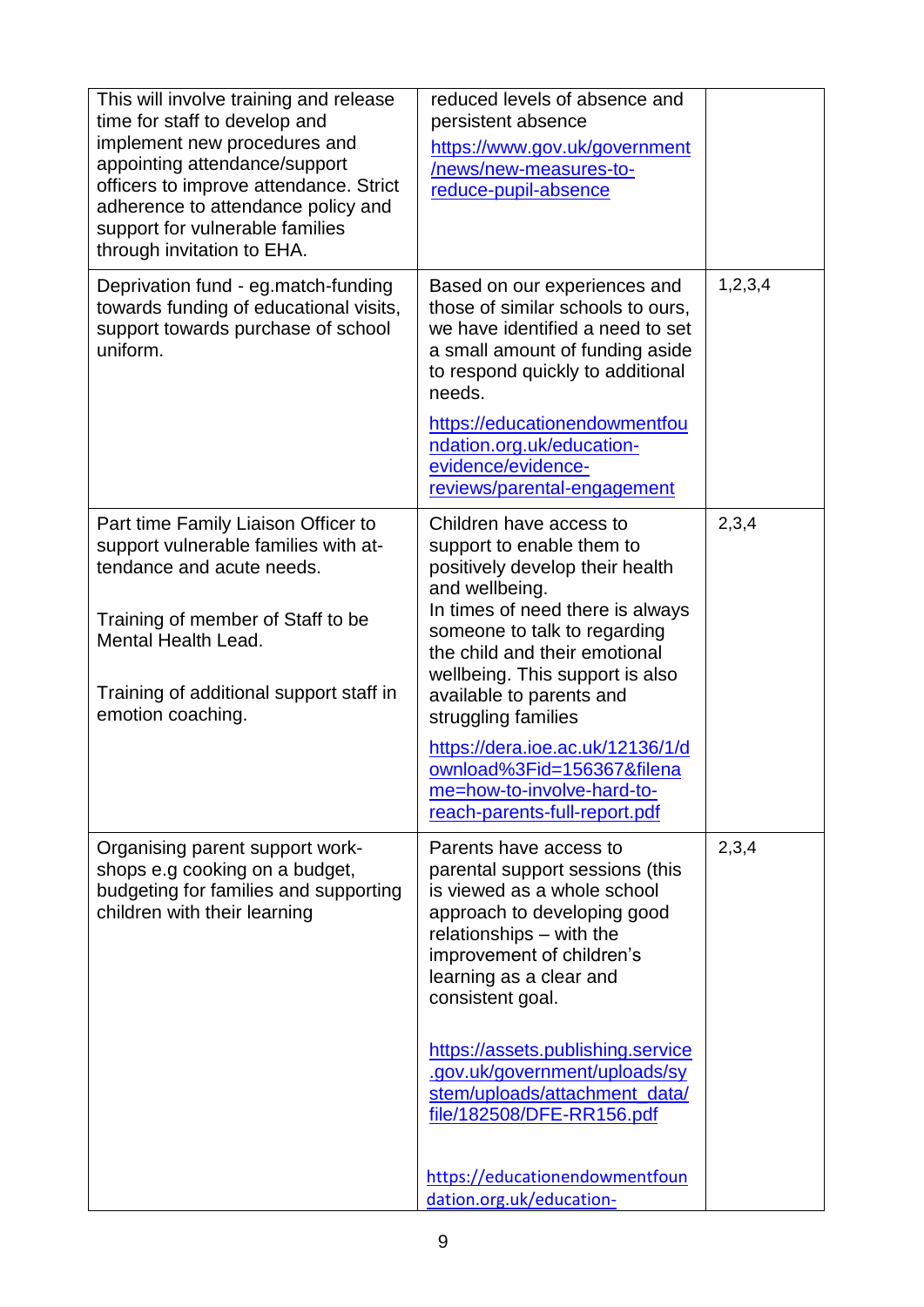| evidence/guidance-         |  |
|----------------------------|--|
| reports/supporting-parents |  |

### **Total budgeted cost: £**61,622.50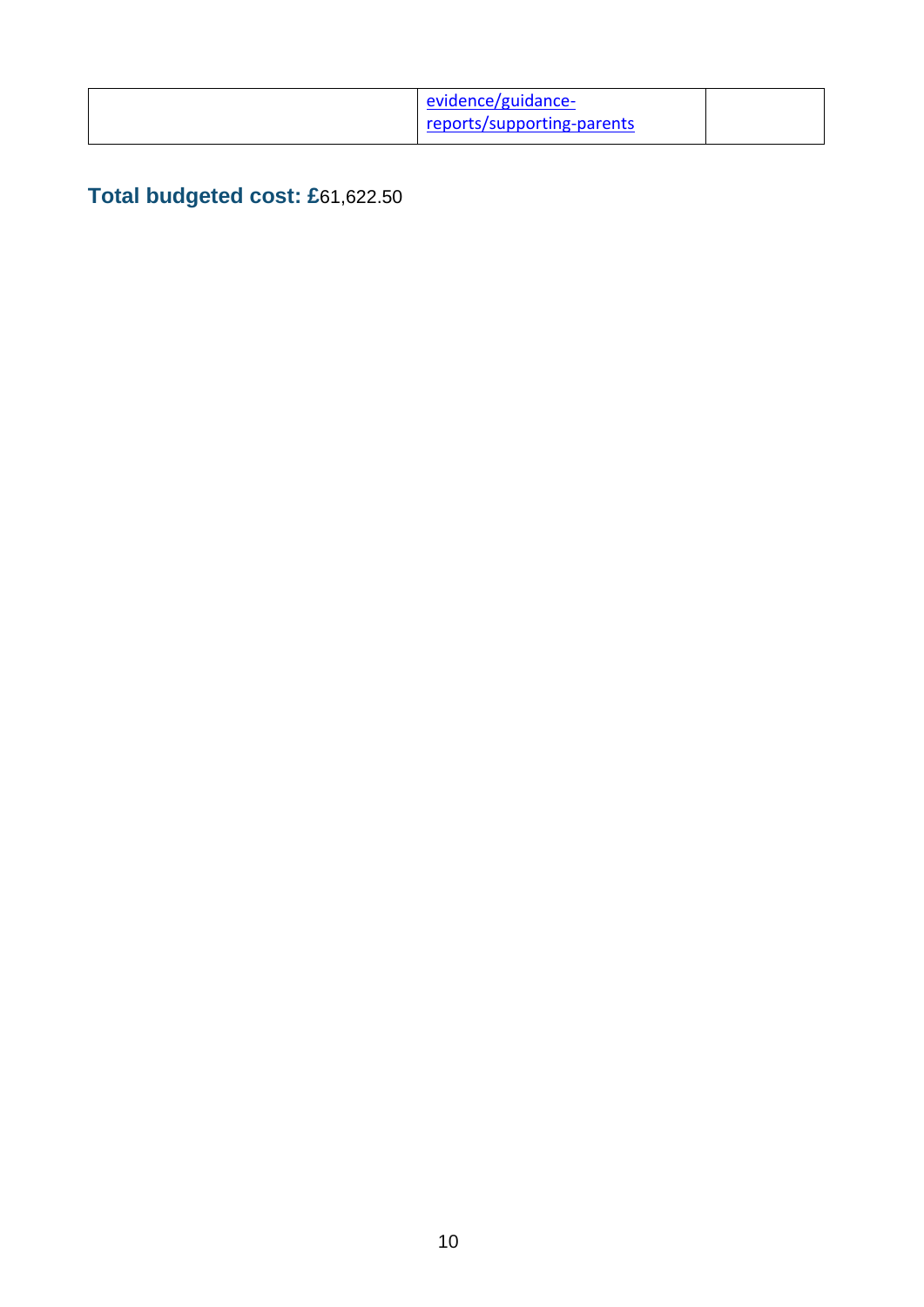## **Part B: Review of outcomes in the previous academic year**

### **Pupil premium strategy outcomes**

This details the impact that our pupil premium activity had on pupils in the 2020 to 2021 academic year.

The priorities for Pupil Premium (Targeted academic support) 2020/2021 were:

Potential gaps arising between learners including PP due to difficulties regarding recovery of prior knowledge.

- 1. Establish small group writing interventions for PP children who are falling behind agerelated expectations in writing and maths. (TIME programme and National Tutoring Programme)
- 2. Additional interventions aimed at high prior attaining pupils to ensure they remain on track for GD at end of KS1. Investigate intervention 1:1 tuition – maths – approx. £7,500 per year for 12 pupils.

Learning needs need to be quickly identified and addressed through regular data analysis.

- 3. Limited vocabulary is limiting attainment in GPS and writing. Staff CPD in order to increase use of key vocabulary and application of skills. Develop breadth and depth of vocabulary (understanding and in context - See school development plan target).
- 4. Gaps in Phonics knowledge.
- 5. Use of Wellcomm for intervention for CLL

Impact Review (July 2021)

- 6. Small group writing interventions these have taken place both as part of the TIME funding and the National Tuition Programme in addition to internal interventions run by support staff. Children from all year groups have been selected according to data (Pupil Progress Meetings) and provision allocated.
- 7. Limited Vocabulary- CPD and a focus on explicit teaching of vocabulary during reading lessons has taken place. Impact can be seen in recent lesson observation feedback.

The priorities for Pupil Premium (Wider strategies) 2020/2021 were:

- 8. Family Liaison Officer to support families with attendance and acute needs (5 hours). Highly trained TA to run the WAVES programme, providing an area in which to take groups, create quality support for vulnerable children.
- 9. Promote access to extra-curricular activities visits, educational experiences, music and sporting activities (Covid allowing – Current government advice states that schools do not engage in such activities).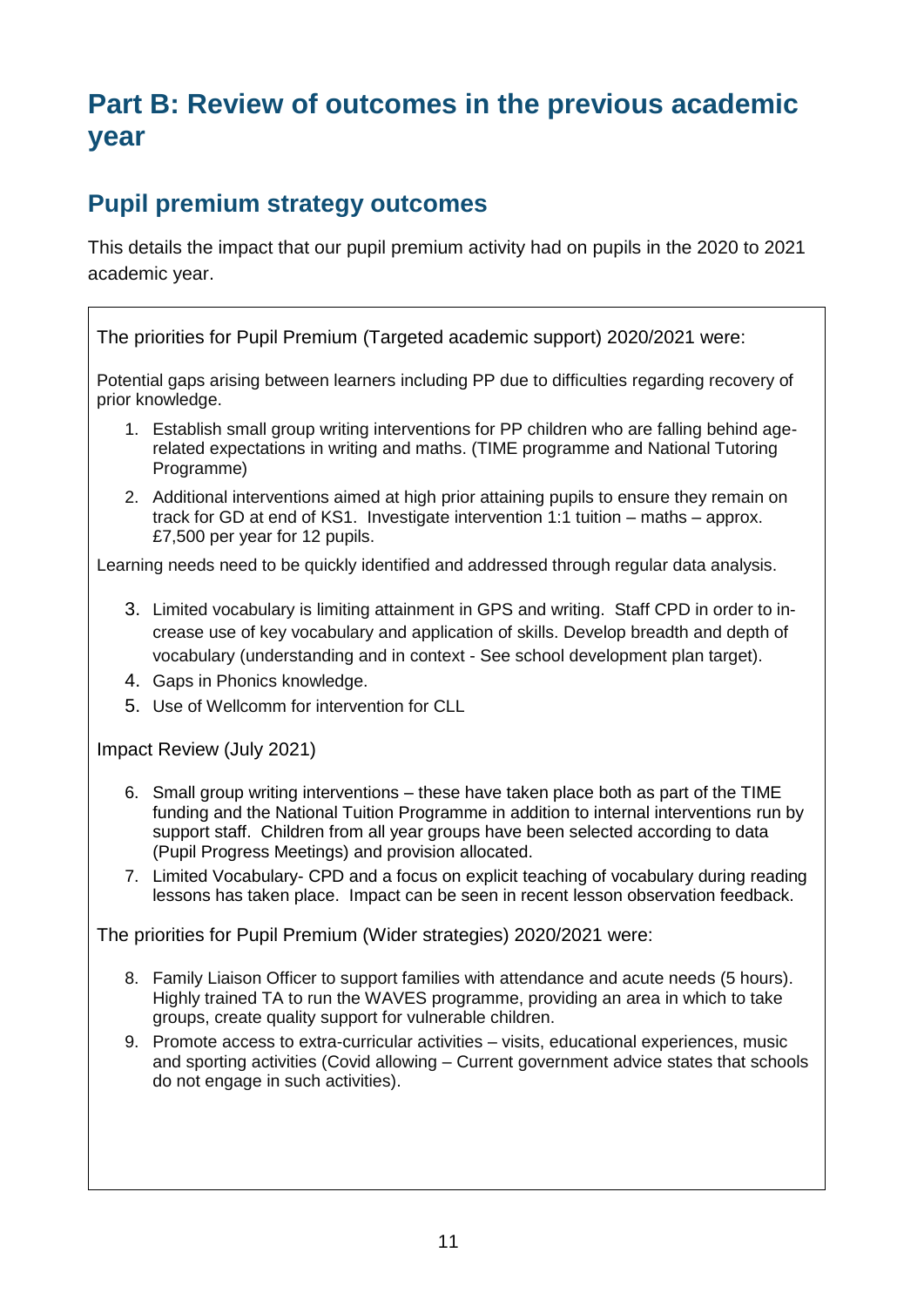Impact Review (July 2021)

- 1. Family Liaison officer has supported vulnerable families throughout the lockdown and beyond. This has included those entitled to FSM. Support has included delivery of vouchers and food parcels, regular telephone contact, clothing bank. Impact of this support can be seen in parental questionnaires undertaken on return to school following the National Lockdown.
- 2. TA working within the WAVEs programme have supported children during lockdown and beyond. Impact can be seen in child questionnaires.
- 3. Guidance has changed, however extra-curricular after school activities will recommence in September 2021.
- 4. Year 1 activity (visiting a farm) was subsidised for those entitled to PPG.

### **Externally provided programmes**

| Programme                | <b>Provider</b>             |
|--------------------------|-----------------------------|
| <b>Third Space Maths</b> | <b>Third Space Learning</b> |
| <b>TIME Provider</b>     | <b>Fierte Trust</b>         |
| School led tutoring      | <b>NTP</b>                  |

### **Further information (optional)**

#### **Additional activity**

Our pupil premium strategy will be supplemented by additional activity that is not being funded by pupil premium or recovery premium. That will include:

- utilising a [DfE grant to train a senior mental health lead.](https://www.gov.uk/guidance/senior-mental-health-lead-training) The training we have selected will focus on the training needs identified through the online tool: to develop our understanding of our pupils' needs, give pupils a voice in how we address wellbeing, and support more effective collaboration with parents.
- offering a wide range of high-quality extracurricular activities to boost wellbeing, behaviour, attendance, and aspiration. Activities will focus on building life skills such as confidence, resilience, and socialising. Disadvantaged pupils will be encouraged and supported to participate.

#### **Planning, implementation, and evaluation**

We triangulated evidence from multiple sources of data including assessments, engagement in class book scrutiny, conversations with parents, students and teachers in order to identify the challenges faced by disadvantaged pupils. We also used the EEF's families of schools database to view the performance of disadvantaged pupils in schools similar to ours and contacted schools with high-performing disadvantaged pupils to learn from their approach.